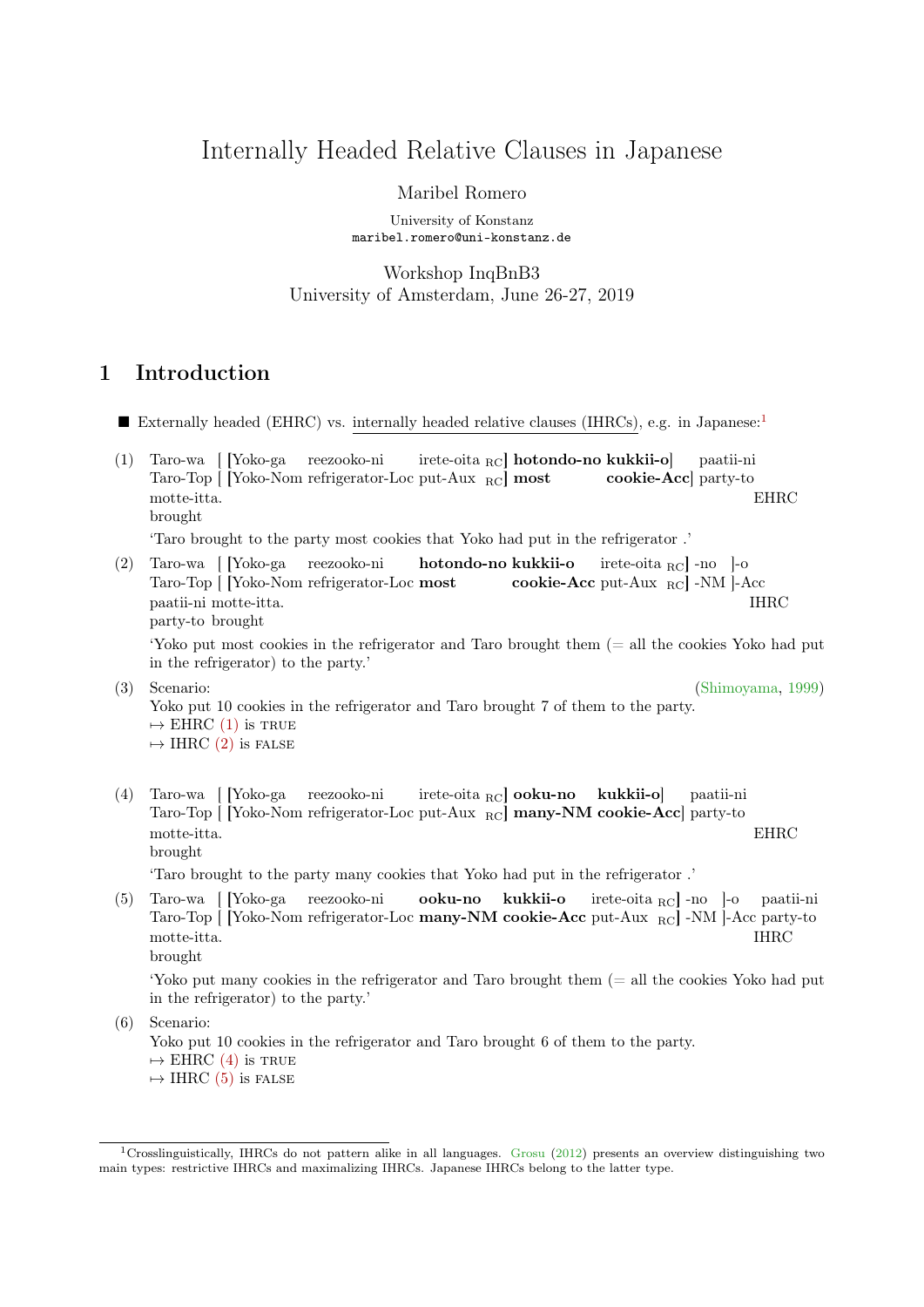- (7) Taro-wa [[ [Yoko-ga Taro-Top [[ [Yoko-Nom brought-along <sub>RC</sub>] which cat]-Nom ran.away Q] want.to.know turete-kita <sub>RC</sub>] dono neko]-ga nigedasita ka] siritagatte-iru. EHRC 'Taro wonders which cat that Yoko brought along run away.'  $\rightarrow$  It implies that Yoko brought more than one cat and that at least one of those cats –say, x– ran away.
	- $\mapsto$  It asks what cat x that is.
- <span id="page-1-1"></span>(8) Taro-wa [[ [Yoko-ga Taro-Top [[ [Yoko-Nom which-NM cat-Acc brought-along <sub>RC</sub>] -NM ]-Nom ran.away Q] dono neko-o turete-kita RC] -no ]-ga nigedasita ka] siritagatte-iru. IHRC

want.to.know

- 'Taro wonders which cat Yoko brought along and that the cat that Yoko brought along ran away.'
- $\rightarrow$  It implies that Yoko brought exactly one cat and that all the cats that Yoko brought (which are just one) ran away.
- $\mapsto$  It asks what cat x that is.
- Current analysis of Japanese IHRCs [\(Shimoyama](#page-11-0) [\(1999\)](#page-11-0) building on [Hoshi](#page-11-2) [\(1995\)](#page-11-2)):<sup>[2](#page-1-0)</sup>
	- The IHRC is adjoined to IP at LF, and it will interpreted as a separate sentence.
	- The N position in the DP that the IHRC has been extracted from is occupied by a free (phonologically null) proform  $P_{\leq e,t>}$ , to which **no** 'NM' ( $\approx$  definite article) applies: The DP as a whole functions as an E-type pronoun.
- (9) Taro-wa [ [Yoko-ga Taro-Top | Yoko-Nom refrigerator-Loc many-NM / most-NM / WHICH cookie-Acc put-Aux reezooko-ni ooku-no / hotondo-no / WHICH kukkii-o irete-oita RC -no -lo motte-itta.



- Determiner-like vs. adjective-live uses of many, e.g. in English:
- (10) Many students that attended the meeting has fun.
- <span id="page-1-2"></span>(11) The many students that attended the meeting had fun.
	- $\approx$  'The students that attended the meeting, which were many students, had fun.'

<span id="page-1-0"></span><sup>&</sup>lt;sup>2</sup>For an alternative analysis, see [Grosu & Landman](#page-11-3) [\(2012\)](#page-11-3).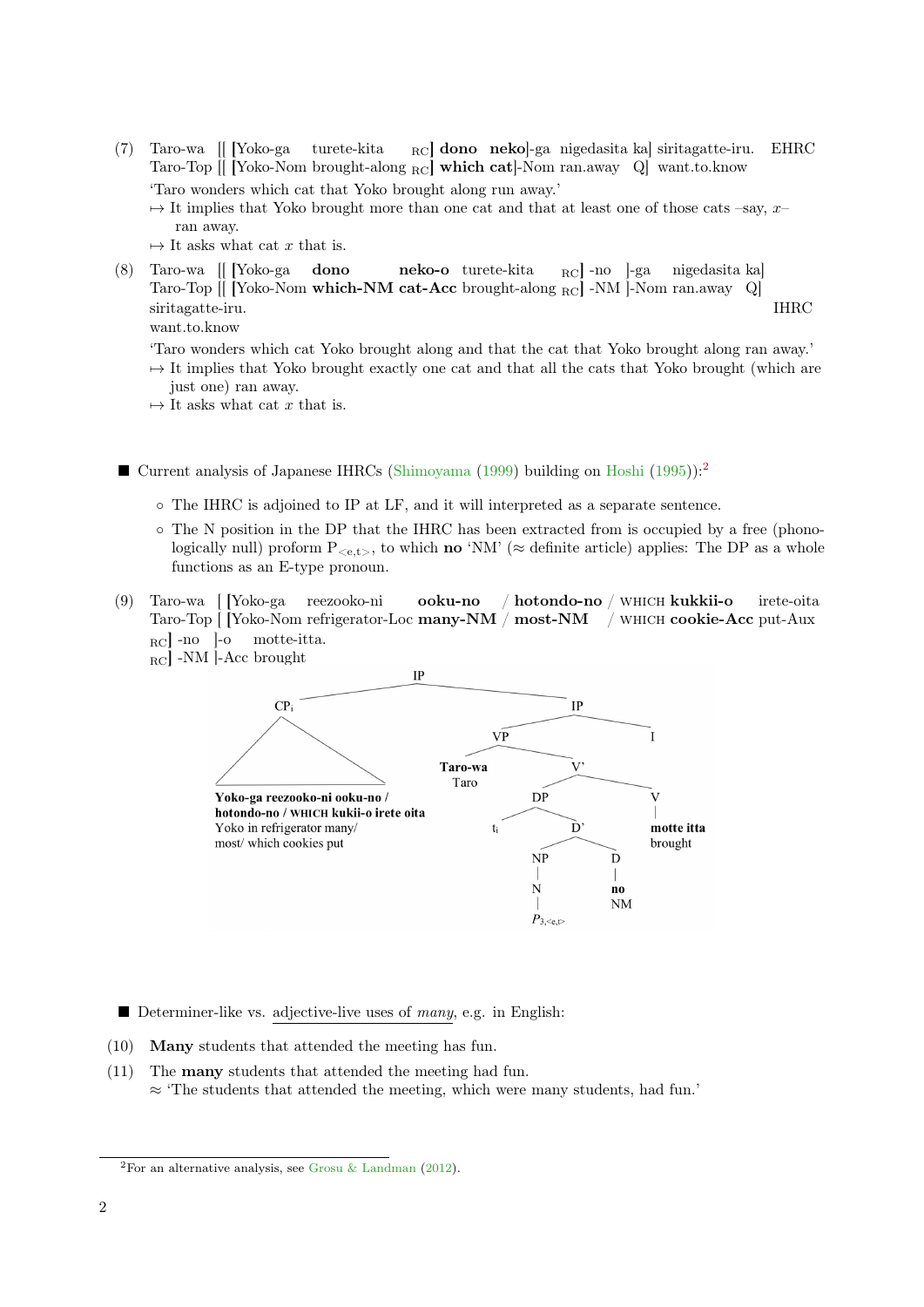### $\blacksquare$  IDEA:<sup>[3](#page-2-0)</sup>

 $[Qu\ N]$  functioning as internal heads of relative clauses in Japanese have parallel truth conditions to *f*the  $Qu_{adj-use} N$  in English.

(12) IHRC [\(5\):](#page-0-4)

- Translation: 'Yoko put many cookies in the refrigerator and Taro brought them (= all the cookies Yoko had put in the refrigerator) to the party.'
- Our paraphrase: 'Taro brought to the party the many cookies that Yoko had put in the refrigerator.'[4](#page-2-1)  $\approx$  'Taro brought to the party the cookies that Yoko had put in the refrigerator, which were many cookies.'

(13) IHRC [\(2\):](#page-0-2)

Translation: 'Yoko put most cookies in the refrigerator and Taro brought them (= all the cookies Yoko had put in the refrigerator) to the party.'

Our paraphrase:  $\approx$  'Taro brought to the party the cookies that Yoko had put in the refrigerator, which were most of the cookies.'

## (14) IHRC [\(8\):](#page-1-1)

Translation: 'Taro wonders which cat Yoko brought along and that the cat that Yoko brought along ran away.'

- **Parallel ambiguity exists between reconstructed N' containing superlatives in [\(15\)](#page-2-2) [\(Bhatt,](#page-11-4) [2002;](#page-11-4) [Hulsey](#page-11-5)** [& Sauerland,](#page-11-5) [2006\)](#page-11-5) and reconstructed N' containing adjectival many/few in [\(16\)-](#page-2-3)[\(17\)](#page-2-4) [\(Romero,](#page-11-6) [2018\)](#page-11-6):
- <span id="page-2-2"></span>(15) The longest book that John (ever) said Tolstoy had (ever) written is on the shelf.
	- a. High reading: 'the  $x$  that is the longest book about which John said that Tolstoy had written it'
	- b. Low reading: 'the x such that John said that the longest book that Tolstoy had written was  $x'$
- <span id="page-2-3"></span>(16) The many women that Mary said John had dated were standing over there.
	- a. High reading: 'the x that is a numerous women sum and about which Mary said that John had dated it'
	- b. Low reading: 'the x such that Mary said [that John had dated the women sum x and that x is many]'
- <span id="page-2-4"></span>(17) The few women that Mary (ever) said John had (ever) dated were standing over there.

To provide a unified analysis of English adjectival uses of many like [\(11\)](#page-1-2) and Japanese IHRCs like [\(5\)](#page-0-4) that is as close as possible to that of reconstructed superlatives.

- Roadmap
	- [§2](#page-3-0) Background on determiner-like uses of many [\(Solt,](#page-11-7) [2009\)](#page-11-7) and which [\(Rullmann & Beck,](#page-11-8) [1998\)](#page-11-8)
	- [§3](#page-4-0) Background on reconstruction into relative clauses [\(Bhatt,](#page-11-4) [2002;](#page-11-4) [Hulsey & Sauerland,](#page-11-5) [2006\)](#page-11-5)
	- [§4](#page-6-0) Proposal on English adjective-like uses of many
	- [§5](#page-9-0) Proposal on Japanese IHRC
	- [§6](#page-11-9) Outlook

b. LF:  $\lceil NP \rceil_{NP}$  The pro $\langle e, t \rangle$   $\lceil CP \rceil_{CP}$  that there were many students who attended  $\rceil$  enjoyed the lecture c.  $\llbracket pro_{\leq e,t} \rangle = \lambda x_e$ . \*student $(x) \wedge \text{attend}(x)$ 

<span id="page-2-1"></span><sup>4</sup> So far checked with one speaker!

Our paraphrase:  $\approx$ 'Taro wonders for which x: the cat that Yoko brought along, which was x, ran away.'

GOAL:

<span id="page-2-0"></span> ${}^{3}$ In fact, see [\(Solt,](#page-11-10) [2015,](#page-11-10) 257) for an analysis of adjectival-like uses of many in English that, building on an idea by [Hackl](#page-11-11) [\(2000\)](#page-11-11), involves reconstructing many N inside the relative clause and using [Shimoyama'](#page-11-0)s [\(1999\)](#page-11-0) E-type anaphora, as in (i):

<sup>(1)</sup> a. The many/few students who attended enjoyed the lecture. [\(Solt,](#page-11-10) [2015,](#page-11-10) 257)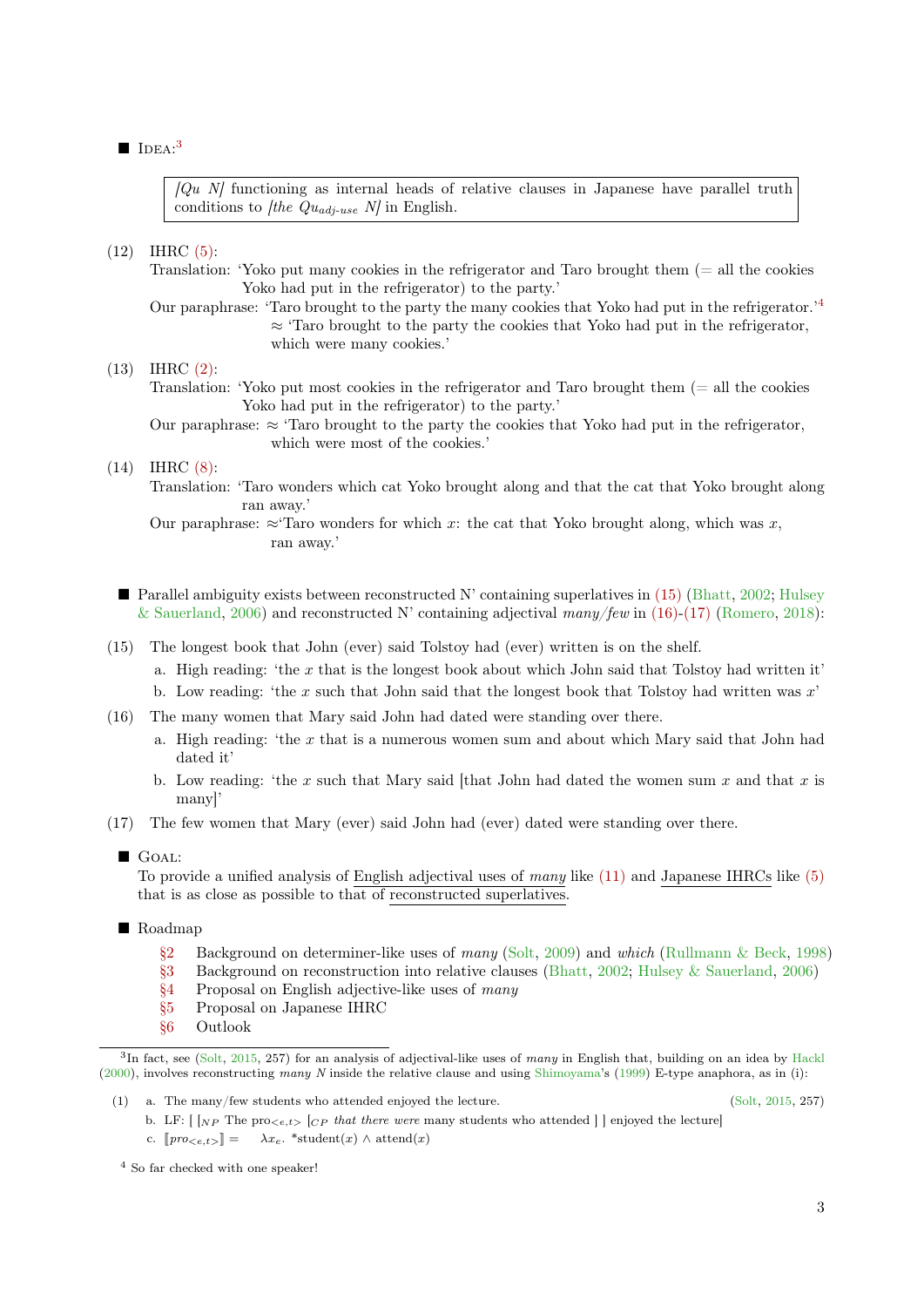## <span id="page-3-0"></span>2 Background

### 2.1 Background on determiner-like uses of  $many$

- A family of degree operators:  $STEM + -er / -est / POS$
- (18)  $\llbracket -er \rrbracket = \lambda Q_{} \cdot \lambda P_{} \cdot Q \subset P$ <br>(19) a. (Greta is 1,26m). Lucía is ta
- a. (Greta is  $1,26m$ ). Lucía is taller (than that). b.  $\lambda d.\text{tall}(\text{greta}, d) \subset \lambda d.\text{tall}(\text{lucia}, d)$
- 
- (20)  $\left[ -est \right] = \lambda \mathbf{Q}_{< dt, t>} \cdot \lambda P_{< d, t>} \cdot \forall Q \in \mathbf{Q} [Q \neq P \rightarrow Q \subset P]$ <br>(21) a. Lucía is tallest (among the girls in her class). a. Lucía is tallest (among the girls in her class). b.  $\forall Q \in \{\lambda d.\text{tall}(\text{greta}, d), \lambda d.\text{tall}(\text{sarah}, d), \lambda d.\text{tall}(\text{lucia}, d), \lambda d.\text{tall}(\text{liv}, d), \ldots\}$  $[Q \neq \lambda d.\text{tall}(\text{lucia}, d) \rightarrow Q \subset \lambda d.\text{tall}(\text{lucia}, d)]$
- <span id="page-3-1"></span> $(22) \quad [POS] = \lambda \mathbf{Q}_{< dt, t>} \cdot \lambda P_{< d, t>} \cdot L_{< < dt, t> ,< dt>} \cdot (\mathbf{Q}) \subseteq P$
- (23) |- - - - - - - - - -[///////]- - - - - - - - - ∞
- (24) a. Lucía is tall (for an 8-year old). b.  $L(\{\lambda d.\text{tall}(\text{valentin}, d), \lambda d.\text{tall}(\text{jonah}, d), \lambda d.\text{tall}(\text{lucia}, d), \ldots\}) \subseteq \lambda d.\text{tall}(\text{lucia}, d)$
- Ordinary adjectives in superlative form: Ambiguity: absolute reading vs. relative relative reading with several association possibilities [\(Heim,](#page-11-12) [1999;](#page-11-12) [Szabolcsi,](#page-11-13) [1986\)](#page-11-13):
- (25) John climbed the highest mountain.
	- a. Absolute: 'John climbed a mountain higher than any other mountain.'
	- b. Relative: 'John climbed a higher mountain than anybody else climbed.'
- (26) a. John wrote the longest letter to Mary<sub>F</sub>.  $\rightarrow$  compares recipients of John's letters b. John<sub>F</sub> wrote the longest letter to Mary.  $\rightarrow$  compares senders of letters to Mary
	- Ordinary adjectives in positive form Ambiguity: absolute reading vs. relative reading with several "association" possibilities [\(Schwarz,](#page-11-14) [2010\)](#page-11-14)
- (27) Mia has an expensive hat.
	- a. Absolute: 'Mia has a hat that is expensive for a hat'
	- b. Relative: 'Mia has a hat that is expensive for somebody like Mia to have (e.g., for a 3-year old)'.
- $(28)$  a. Paul<sub>ALT</sub> gave Mia an expensive hat.  $\rightarrow$  a hat that is expensive for somebody like Paul (e.g. unemployed people) to give
	- b. Paul gave  $Mia<sub>ALT</sub>$  an expensive hat.  $\rightarrow$  a hat that is expensive for somebody like Mia (e.g. a 3-year old) to get
	- Determiner-like uses of many in positive form
		- Ambiguity: absolute reading [Penka](#page-11-15) [\(2016\)](#page-11-15) vs. relative reading with several "association" possibilities [\(Romero,](#page-11-16) [2015;](#page-11-16) [Solt,](#page-11-7) [2009\)](#page-11-7):
- (29) Ada ate many cookies.
	- a. Absolute: 'Of the cookies, Ada ate a cookie sum x that is large compared to the remaining cookie sums.'
	- b. Relative: 'Ada ate a sum of cookies that is large for somebody like Ada (e.g., a diabetic) to eat.'
- (30) a. Many parents visited the Linguistics $_{\text{ALT}}$  table this year.  $\rightarrow$  many visitors in comparison to those of other tables this year
	- b. Many parents visited the Linguistics table [this year] $_{\text{AIT}}$ .  $\rightarrow$  many visitors in comparison to those of the Ling table other years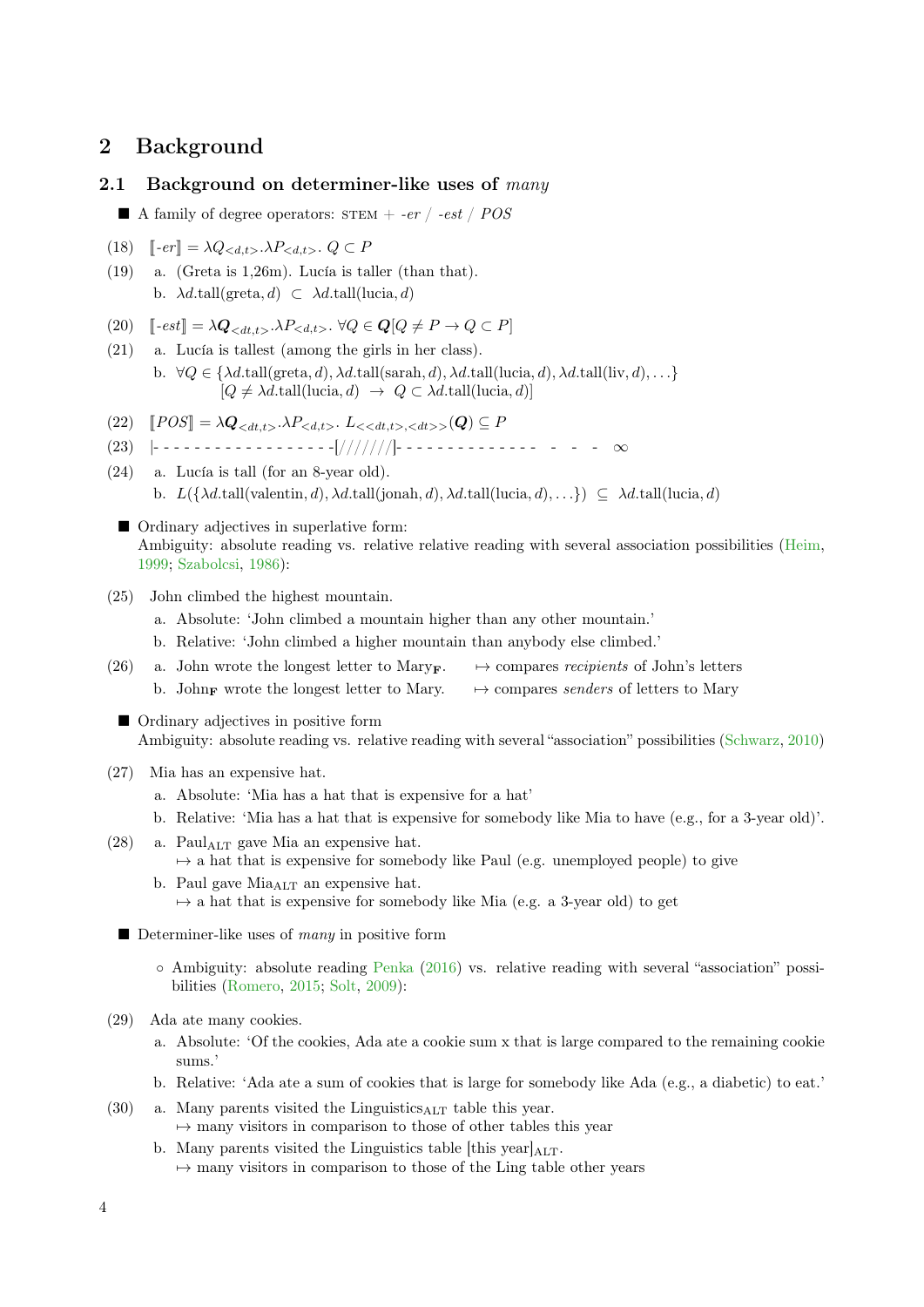◦ Analysis of the relative reading, adapted from [Solt](#page-11-7) [\(2009\)](#page-11-7):

$$
(31) \quad [POS] = \lambda \mathbf{Q}_{< dt, t>} \cdot \lambda P_{< dt, t>} \cdot L_{< dt, t>} \cdot (Q) \subseteq P \tag{=(22)}
$$

- (32)  $\operatorname{MANY}_{\text{card}} = \lambda d_d \lambda x_e |x| > d$
- (33) Many parents visited the Linguistics $_{\text{ALT}}$  table this year.
	- a. LF: [ [POS C] [1[  $_{\rm NP}$  A t<sub>1</sub>-MANY parents visited the Linguistics<sub>ALT</sub> table this year ]]]  $\sim$  C[
	- b.  $\llbracket C \rrbracket \subseteq \{ \lambda d'. \exists x[^* \text{parent}(x) \land |x| \geq d' \land \text{visit}(x, \text{ the } \text{ling.} \text{ table}, \text{ this.} \text{year}) \}, \newline \lambda d' \exists x[^* \text{parent}(x) \land |x| \geq d' \land \text{visit}(x, \text{ the } \text{pxuch.} \text{ table}, \text{ this.} \text{year}) \}$ 
		- $\lambda d' \cdot \exists x[*parent(x) \land |x| \geq d' \land visit(x, the **psych**.table, this. year)],$ 
			- $\lambda d' \exists x[*parent(x) \land |x| \geq d' \land visit(x, the **bio**.table, this. year)],...$
	- c.  $L([C]) \subseteq \lambda d.\exists x[^* \text{parent}(x) \wedge |x| \geq d \wedge \text{visit}(x, \text{the}.\text{ling}.\text{table}, \text{this}.\text{year})]$
- (34) Many parents visited the Linguistics table [this year] $_{\text{ALT}}$ .
	- a. LF: [ **[POS C]** [1] [<sub>NP A t<sub>1</sub>-MANY parents visited the Linguistics table [this year] $AT_1$  ]]]  $\sim$  C[</sub>
		- b.  $\llbracket C \rrbracket \subseteq \{ \lambda d'. \exists x[^* \text{parent}(x) \land |x| \geq d' \land \text{visit}(x, \text{ the } \text{ling.} \text{ table}, \text{ this.} \text{year}) \},\$ 
			- $\lambda d' \cdot \exists x[*parent(x) \wedge |x| \geq d' \wedge visit(x, the ling. table, 2018)],$
			- $\lambda d' \cdot \exists x[\text{*parent}(x) \land |x| \geq d' \land \text{visit}(x, \text{ the } \text{ling} \cdot \text{table}, 2017)], \ldots\}$
		- c.  $L([C]) \subseteq \lambda d.\exists x[^* \text{parent}(x) \wedge |x| \geq d \wedge \text{visit}(x, \text{the}.\text{ling}.\text{table}, \text{this}.\text{year})]$

### 2.2 Background on which phrases

- Which-phrases and presupposition projection [\(Rullmann & Beck,](#page-11-8) [1998\)](#page-11-8):
- <span id="page-4-2"></span>(35) A: Which unicorn did Bill want to catch? B: Bill wanted to catch the unicorn Isabella. B': Bill wanted to catch the blue unicorn.  $\rightarrow$  Bill believes that there is a (unique) unicorn Isabella / blue unicorn.  $\mapsto$  Speaker B/B' does not need to believe so. Which-phrases as definite descriptions [\(Rullmann & Beck,](#page-11-8) [1998\)](#page-11-8):
	- As in [\(36\),](#page-4-1) leading to answers like [\(35B](#page-4-2)), or as in [\(37\),](#page-4-3) leading to answers like [\(35B](#page-4-2)) or [\(35B](#page-4-2)'):
- <span id="page-4-1"></span>(36) which<sub>i</sub> unicorn  $\mapsto$  the ( $\lambda$ y[unicorn<sub>w</sub>(y)  $\wedge$  y=x<sub>i</sub>])
- <span id="page-4-3"></span>(37) which<sub>i</sub> unicorn  $\rightarrow$  the  $(\lambda y[P_i(y)(w) \wedge \text{unicorn}_w(y)])$

## <span id="page-4-0"></span>3 Background on reconstruction into relative clauses

#### <span id="page-4-5"></span>3.1 Low reading of  $ADJ + est$

- Recall the low reading of example  $(15)$ , repeated here as  $(38)$ :
- <span id="page-4-4"></span>(38) The longest book that John said Tolstoy had written is on the shelf. a. Low reading: 'the x such that John said that the longest book that Tolstoy had written was  $x'$ 
	- Syntactic structure [\(Bhatt,](#page-11-4) [2002;](#page-11-4) [Hulsey & Sauerland,](#page-11-5) [2006\)](#page-11-5):
		- Head raising structure of the Relative Clauses and Copy Theory of movement
		- Trace conversion [\(Fox,](#page-11-17) [2000\)](#page-11-17)
		- Scoping out the degree phrase [est C] and adding ∼ C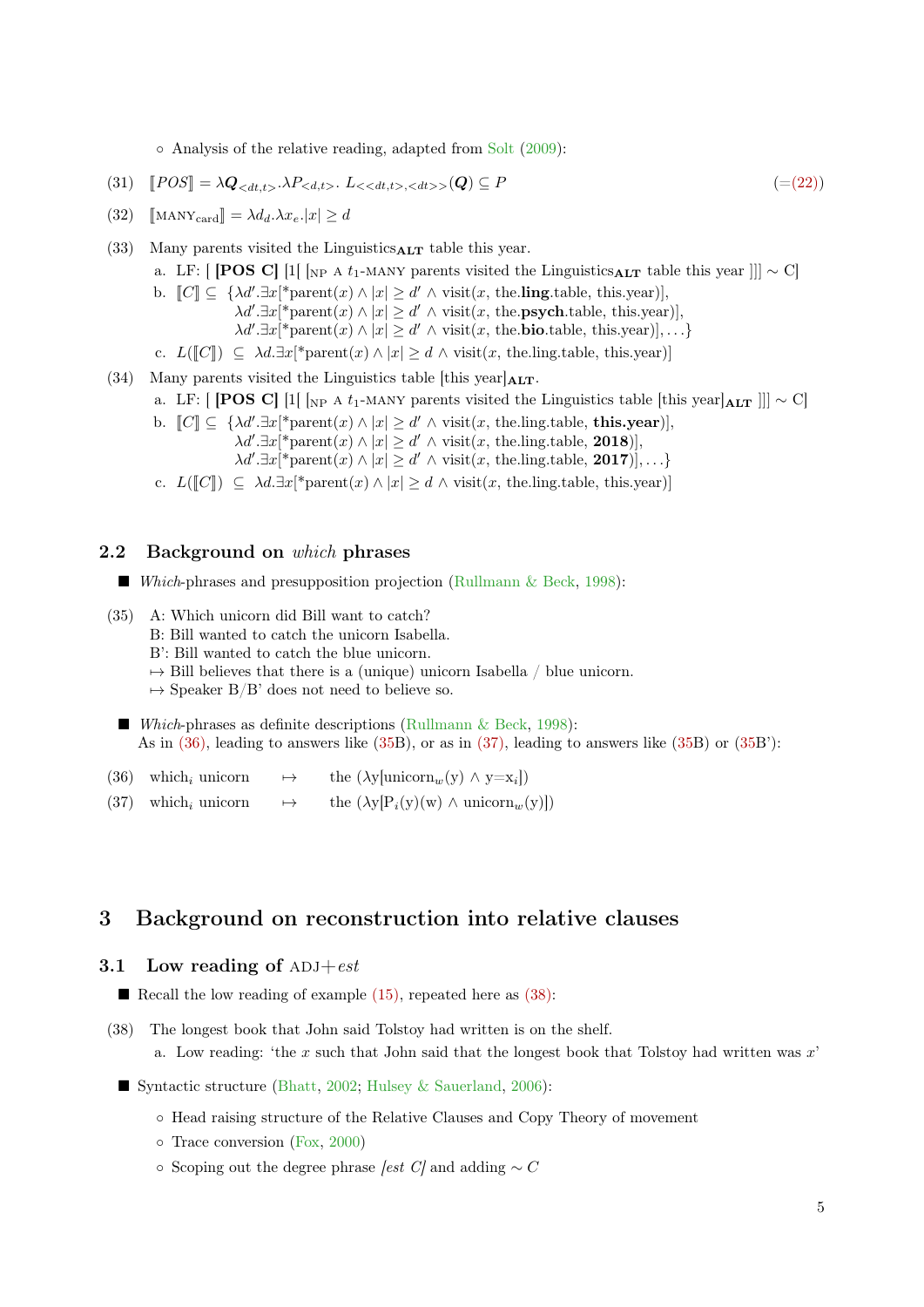- (39) Trace Conversion Rule [\(Fox,](#page-11-17) [2000\)](#page-11-17):
	- a. Variable insertion:  $(Det) Pred_i \Rightarrow (Det) [Pred \lambda y.y = pro_i]$
	- b. Determiner Replacement: (Det) [Pred  $\lambda y.y=g(i)$ ]  $\Rightarrow$  the [Pred  $\lambda y.y=proj$ ]
- (40) a. Copies at LF: The longest book<sub>1</sub> that  $|_{CP_1}$  Op longest book<sub>1</sub> that John said  $|_{CP_2}$  Op longest book<sub>1</sub> that Tolstoy had written Op longest book<sub>1</sub>]
	- b. Copy deletion: The longest book<sub>1</sub>  $\lambda$ 1 that  $\begin{bmatrix} C_{P1} & \text{Op}-\text{longest} & \text{book}_{1} \end{bmatrix}$  that John said  $\begin{bmatrix} C_{P2} & \text{Op}-\text{longest} & \text{book}_{1} \end{bmatrix}$  that Tolstoy had written  $Op$  longest book<sub>1</sub>]
	- c. Trace conversion: The longest book<sub>1</sub>  $\lambda$ 1 that  $\begin{bmatrix} C_{P1} & \text{Op longest book}_T & \text{that John said} \end{bmatrix}$  ( $\begin{bmatrix} C_{P2} & \text{Op longest book}_T & \text{that } C_{P1} & \text{Op longest book}_T \end{bmatrix}$ Tolstoy had written the longest book  $\lambda y.y = pro_1$ ]
	- d. -est movement and marking of the focus associate: The longest book<sub>1</sub>  $\lambda$ 1 that  $\left[\begin{array}{cc} C_{P1} & \text{Op longest book}_{\text{I}} \end{array} \right]$  that John said  $\left[\begin{array}{cc} C_{P2} & \text{Op longest book}_{\text{I}} \end{array} \right]$ [-est C]  $\lambda$ 2[Tolstoy had written the t<sub>2</sub>-long book  $\lambda$ y.y=pro<sub>1</sub><sub>F</sub> |∼C]]

Semantic derivation:

- Intensional version of -est: [\(41\)](#page-5-0)
- $\circ$  The comparison class C is relativized to the relevant evaluation world  $w'$ : [\(42\)](#page-5-1)

<span id="page-5-0"></span>(41) 
$$
[-est] = \lambda \mathbf{Q}_{\langle < d, st \rangle, t \rangle} \cdot \lambda P_{\langle d, st \rangle} \cdot \lambda w. \ \forall \ Q \in \mathbf{Q}[\mathbf{Q} \neq P \rightarrow Q_w \subset P_w]
$$

- <span id="page-5-1"></span>(42)  $[\![\phi \sim C_{w'}]\!]$  is defined only if  $[\![C_{w'}]\!] \subseteq [\![\phi]\!]^f$  and  $\forall D_{< d, st>} \in [\![C_{w'}]\!] : \exists d[D(d)(w')];$  $= \llbracket \phi \rrbracket$  if defined.
- <span id="page-5-2"></span>(43) a. [The 1  $\begin{bmatrix} C_{P1} \end{bmatrix}$  that John said  $\begin{bmatrix} C_{P2} \end{bmatrix}$  aw' that w' [-est  $C_{w'}$ ] 2[Tolstoy had written the t<sub>2</sub>-long book  $\lambda y.y=pro_{1,F} |\sim C_{w'}|$  is on the shelf
	- b.  $\left[\right. \lambda \right. \left[2 \right]$  /  $\left[\right. \left[ \lambda \right]$  /  $\left[\right]$  and written the t<sub>2</sub>-long book  $\lambda y.y=proj \right]$  =  $\lambda d.\lambda w''$ . Tolstoy wrote<sub>w''</sub> *uy*[y is d-long<sub>w''</sub> book<sub>w''</sub>  $\wedge$  y=g(1)]
	- c.  $[[C_{w'}]] = \{ \lambda d. \lambda w''$ . Tolstoy wrote www.  $[y]$  is d-long whook words we have  $\lambda d.\lambda w''$ . Tolstoy wrote<sub>w''</sub> *uy*[y is d-long<sub>w''</sub> book<sub>w''</sub>  $\wedge$  y=**b**],  $\lambda d.\lambda w''$ . Tolstoy wrote<sub>w''</sub> *uy*[y is d-long<sub>w''</sub> book<sub>w''</sub>  $\wedge$  y=**c**], ...}
	- d.  $[\![CP_2]\!] = \lambda w'. \; \forall Q \in [\![C_{w'}]\!]$ <br> $[Q \neq \lambda d \; \lambda w''$  $[Q \neq \lambda d.\lambda w''$ . Tolstoy wrote<sub>w''</sub>  $\iota y[y \text{ is } d\text{-long}_{w''} \text{ book}_{w''} \wedge y = g(1)] \rightarrow$  $Q_{w'} \subset \lambda d$ . Tolstoy wrote<sub>w'</sub> *uy*[y is d-long<sub>w'</sub> book<sub>w'</sub>  $\wedge$  y=g(1)]] e.  $[(43a)] = \lambda w$  $[(43a)] = \lambda w$  $[(43a)] = \lambda w$ .  $ix_e$  [John said<sub>w</sub>:  $\lambda w'$ .  $\forall Q \in [C_{w'}]$ <br> $[Q \neq \lambda d \lambda w''$ . Teletor wrote
		- $[Q \neq \lambda d.\lambda w''$ . Tolstoy wrote<sub>w''</sub>  $\iota y[y]$  is  $d$ -long<sub>w''</sub> book<sub>w''</sub>  $\wedge y=x$   $\rightarrow$  $Q_{w'} \subset \lambda d$ . Tolstoy wrote<sub>w'</sub> *uy*[y is d-long<sub>w'</sub> book<sub>w'</sub> ∧ y=x]]] is<sub>w</sub> on the shelf

## 3.2 Low reading of  $ADJ+POS$

Consider scenario  $(44)$  and example  $(45)$ , modified from [Hulsey & Sauerland](#page-11-5)  $(2006)$ :

- <span id="page-5-3"></span>(44) Scenario: Siouxsie said, pointing at a book on the table: "Lydia has written this book. For a 9-year old, this is a long book to write."
- <span id="page-5-4"></span>(45) The long book that Siouxsie said that (for a 9-year old) Lydia had written was on the table. a. Low relative reading: 'the x of which Siouxsie said that Lydia wrote the book x and that x was a long book for somebody like Lydia (e.g., a 9 year old) to write'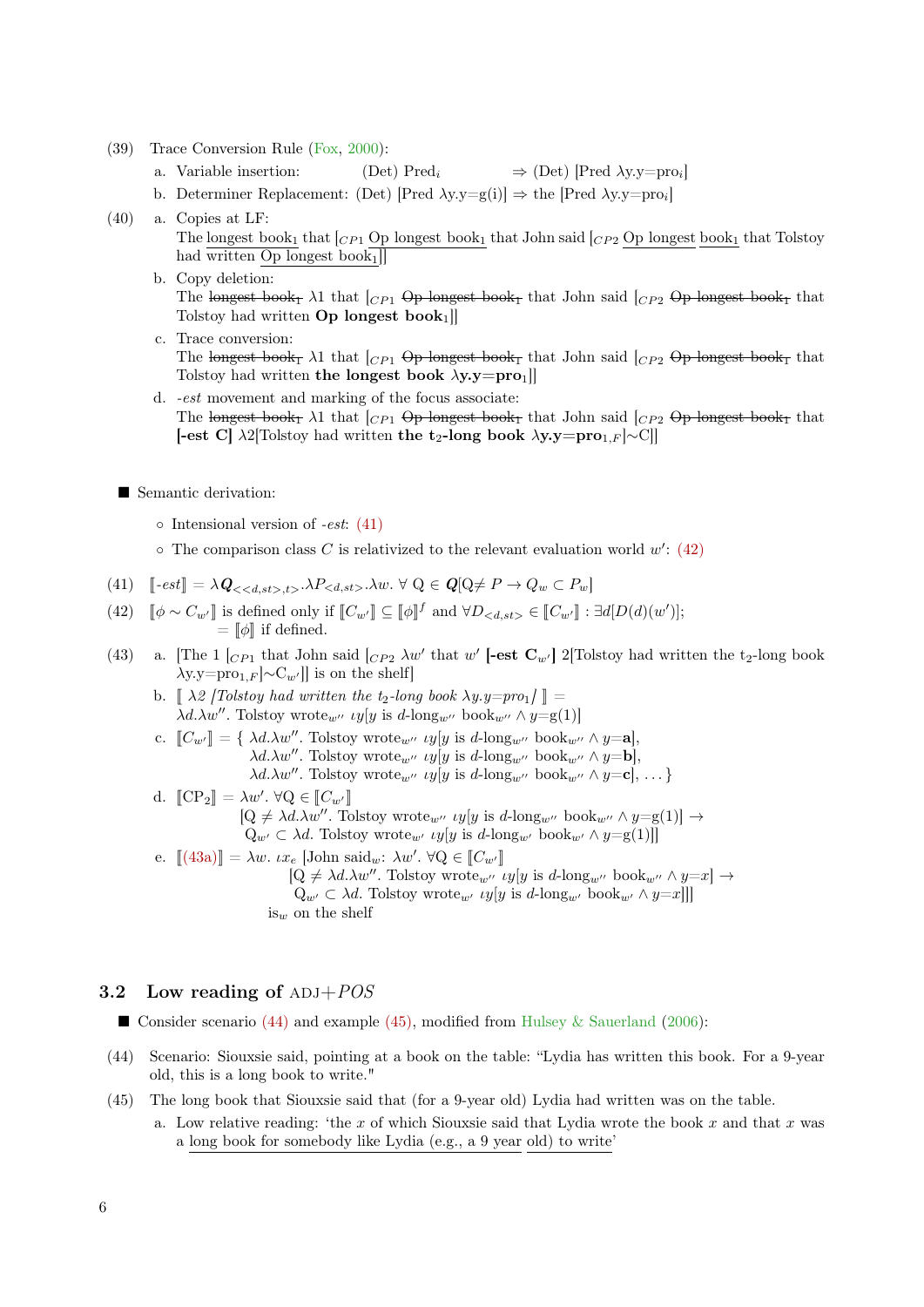- We parsimoniously extend the analysis in  $\S 3.1$  to adjectives in the positive form:
	- $\circ$  Intensional version of -POS: [\(46\)](#page-6-1)
	- $\circ$  The comparison class C is, again, relativized to the relevant evaluation world  $w'$
	- To derive the relative reading comparing each 9-yr old and her books with the other 9-yr olds and their books, we need two elements in the sentence to be ALT-marked: Lydia and  $proj_1$ , as in [\(47a\).](#page-6-2)

<span id="page-6-1"></span>(46) 
$$
\mathbb{P} \text{OS} \mathbb{I} = \lambda \mathbf{Q}_{<, t>} \cdot \lambda P_{} \cdot \lambda w. L_w(\mathbf{Q}) \subseteq P_w
$$

- <span id="page-6-2"></span>(47) a. LF: [The 1 that  $\begin{bmatrix} C_{P1} \end{bmatrix}$  that S said  $\begin{bmatrix} C_{P2} \end{bmatrix}$  aw' that w' [POS  $C_{w'}$ ] 2[Lydia<sub>ALT</sub> wrote [the t<sub>2</sub>-long] book  $\lambda y.y=pro_{1,\mathbf{ALT}}||\sim C_{w'}||$  was on the table
	- b.  $\llbracket \mathcal{Z} \left[ Lydia_{\boldsymbol{ALT}} \right]$  wrote the t<sub>2</sub>-long book  $\lambda y.y = pro_{1,\boldsymbol{ALT}}$  $= \lambda d.\lambda w''$ .Lydia wrote  $\iota y[y]$  is a  $d$ -long<sub>w</sub> $\infty$  book<sub>w</sub> $\infty \wedge y = g(1)$ ]
	- c.  $[[C_{w'}]] = \{\lambda d.\lambda w''$ . **Lydia** wrote<sub>w''</sub> *u*y[y is d-long<sub>w''</sub> book<sub>w''</sub>  $\wedge$  y=a],  $\lambda d.\lambda w''$ . **Amy** wrote<sub>w''</sub>  $\iota y[y]$  is  $d$ -long<sub>w''</sub> book<sub>w''</sub>  $\wedge y = b$ ,  $\lambda d.\lambda w''$ . Gina wrote<sub>w''</sub> *uy*[y is d-long<sub>w''</sub> book<sub>w''</sub>  $\wedge$  y=c], ...}
	- d.  $[\![CP_2]\!] = \lambda w'. L_{w'}([\![C_{w'}]\!]) \subseteq \lambda d.$  Lydia wrote<sub>w'</sub>  $\iota y[y]$  is  $d$ -long<sub>w'</sub> book<sub>w'</sub>  $\wedge y = g(1)$ ]
	- e.  $[(47a)] =$  $[(47a)] =$  $[(47a)] =$ 
		- $\lambda w \iota x_e$ [Siouxsie said<sub>w</sub>:

 $\lambda w'.L_{w'}(\llbracket C_{w'} \rrbracket) \subseteq \lambda d.$  Lydia wrote<sub>w'</sub> *u*y[y is d-long<sub>w'</sub> book<sub>w'</sub>  $\wedge$  y=x]]

- $\mathrm{was}_{w}$  on the table.
- (48) Rough paraphrase:

"Consider the x of which Siouxsie said that: Lydia wrote the book  $x$  and  $x$  is long compared to books that 9 yr-olds have written. That  $x$  was on the table."

## <span id="page-6-0"></span>4 Proposal on English adjective-like uses of many

- We are ready to tackle the low reading of many in examples like  $(50)$  ([=\(16\)\)](#page-2-3) and, by extension, general adjective-like uses of many like  $(52)$  (parallel to  $(11)$ ): <sup>[5](#page-6-5)</sup>
- (49) Scenario: Mary said, pointing at a group of women nearby: "The women John has dated are standing over there. For an 18-year old, these are many women to have dated."
- <span id="page-6-3"></span>(50) The many women that Mary said John had dated were standing over there.
	- a. Low reading: 'the x such that: Mary said [that John had dated the women sum x and that x is many for somebody like John (e.g., an 18-year old) to have dated]'
- (51) Scenario: For an 18-year old, John had dated many women.
- <span id="page-6-4"></span>(52) The many women that John had dated were standing over there.
	- a. 'the x such that: John had dated the women sum x and that x is many for somebody like John (e.g., an 18-year old) to have dated'
	- The analysis will be presented in several steps:

| o FIRST attempt, which will fail.                                              | $\mapsto$ | This section  |
|--------------------------------------------------------------------------------|-----------|---------------|
| $\circ$ SECOND attempt adding an Exhaustivity operator, INFORMALLY. $\mapsto$  |           | This section  |
| $\circ$ SECOND attempt adding an Exhaustivity operator, FORMALLY $\rightarrow$ |           | Romero (2018) |

<span id="page-6-5"></span><sup>&</sup>lt;sup>5</sup>The low reading that we are targeting is a de re reading about an individual  $x_e$ . For de re readings about an intensional object –e.g., an individual concept–, one could incorporate insights from [Grosu & Krifka](#page-11-18) [\(2007\)](#page-11-18) into the present analysis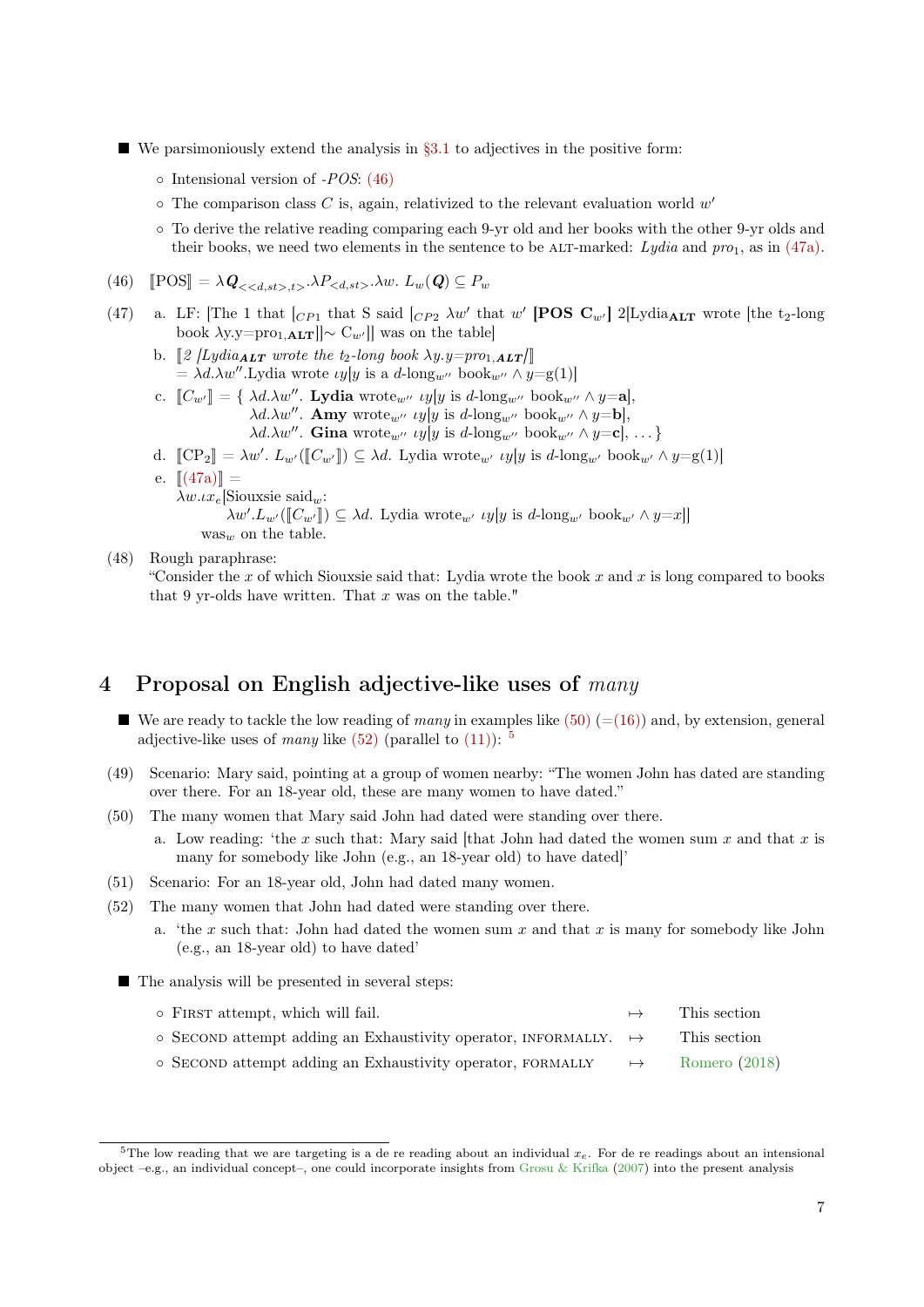#### 4.1 First attempt

- Syntactic structure: We transpose the LF structure used for  $ADJ+POS$  to  $MANY+POS$ 
	- $\circ$  [POS C] and the converted copy [the t<sub>2</sub>-MANY women  $\lambda y.y = pro_1$ ] are embedded under the intentional verb say –hence the low reading.
	- $\circ$  Both John and pro<sub>1</sub> function as POS' ALT-associates –hence the relative reading comparing John and his dates to other people like John and their dates
- (53) The many women that Mary said John had dated were standing over there.
- <span id="page-7-2"></span>(54) LF: [The 1  $\left[CP_1$  that M said  $\left[CP_2$  that **[POS C]**  $2\left[IP\right]$ John<sub>ALT</sub> had dated [the t<sub>2</sub>-MANY women  $\lambda$ y.y=pro<sub>1,ALT</sub>] $\sim$  C]] were nearby]

#### ■ Semantic derivation:

Assume for simplicity that, for any world  $w'$  compatible with Mary's utterance, the following holds: the set of 18-year olds in  $w'$  contains only John, Bill and Herbert, the women John dated in  $w'$  are  $a+b+c$ , the women Bill dated in w' are d+e, and the women Herbert dated in w' are f+g. This means that, for that world  $w'$ , the comparison class  $[[C_{w'}]]$  will be as in  $(56)^{6}$  $(56)^{6}$  $(56)^{6}$ .

(55)  $\left[\right.2\left|John_{ALT}\right\rangle$  had dated the t<sub>2</sub>-MANY women  $\lambda y.y=pro_{1,ALT}/\left[\right.$  $= \lambda d.\lambda w''$ .John datedwords  $\langle y \rangle^*$ woman<sub>w</sub>og $|y| \geq d \wedge y = g(1)$ 

<span id="page-7-0"></span>

| (56) | $\llbracket C_{w'} \rrbracket = \{ \lambda d. \lambda w''.$ <b>John</b> dated <sub>w'</sub> $\sigma y$ woman <sub>w'</sub> (y) $\wedge$ $ y  \ge d \wedge y =$ <b>a</b> + <b>b</b> + <b>c</b> ],                                                                                                                                                                                                                                                   |  |
|------|----------------------------------------------------------------------------------------------------------------------------------------------------------------------------------------------------------------------------------------------------------------------------------------------------------------------------------------------------------------------------------------------------------------------------------------------------|--|
|      | $\lambda d.\lambda w''$ .John dated <sub>w''</sub> $\sigma y$ <sup>*</sup> woman <sub>w''</sub> (y) $\wedge$  y  $\geq d \wedge y =$ <b>a</b> + <b>b</b>  ,                                                                                                                                                                                                                                                                                        |  |
|      | $\lambda d.\lambda w''$ .John dated <sub>w''</sub> $\sigma y$ <sup>*</sup> woman <sub>w''</sub> (y) $\wedge$  y  $\geq d \wedge y =$ <b>b</b> + <b>c</b>  ,                                                                                                                                                                                                                                                                                        |  |
|      | $\lambda d.\lambda w''$ .John dated <sub>w'</sub> $\sigma y$ <sup>*</sup> woman <sub>w'</sub> (y) $\wedge$  y  $\geq d \wedge y =$ <b>a</b> + <b>c</b>  ,                                                                                                                                                                                                                                                                                          |  |
|      | $\lambda d.\lambda w''$ .John datedw' $\sigma y$ <sup>*</sup> woman <sub>w'</sub> '(y) $\wedge$  y  $\geq d \wedge y = a$  ,                                                                                                                                                                                                                                                                                                                       |  |
|      | $\lambda d.\lambda w''.$ <b>John</b> dated <sub>w'</sub> $\sigma y$ <sup>*</sup> woman <sub>w'</sub> (y) $\wedge$  y  $\geq d \wedge y = b$  ,                                                                                                                                                                                                                                                                                                     |  |
|      | $\lambda d.\lambda w''.$ <b>John</b> dated <sub>w'</sub> $\sigma y$ <sup>*</sup> woman <sub>w'</sub> (y) $\wedge$  y  $\geq d \wedge y = c$  ,                                                                                                                                                                                                                                                                                                     |  |
|      | $\lambda d.\lambda w''.$ Bill dated <sub>w'</sub> $\sigma y$ <sup>*</sup> woman <sub>w'</sub> (y) $\wedge$  y  $\geq d \wedge y =$ <b>d</b> + <b>e</b> ],<br>$\lambda d.\lambda w''$ . Bill dated <sub>w'</sub> $\sigma y$ <sup>*</sup> woman <sub>w'</sub> (y) $\wedge$  y  $\geq d \wedge y = d$  ,<br>$\lambda d.\lambda w''.$ Bill dated <sub>w''</sub> $\sigma y$ <sup>*</sup> woman <sub>w''</sub> (y) $\wedge$  y  $\geq d \wedge y = e$  , |  |
|      | $\lambda d.\lambda w''$ . Herbert dated <sub>w''</sub> $\sigma y$ <sup>*</sup> woman <sub>w''</sub> (y) $\wedge$  y  $\geq d \wedge y = f + g$  ,<br>$\lambda d.\lambda w''.$ Herbert dated $w'' \sigma y$ <sup>*</sup> woman $w''(y) \wedge  y  \ge d \wedge y = f$ ,<br>$\lambda d.\lambda w''$ . Herbert dated <sub>w''</sub> $\sigma y$ <sup>*</sup> woman <sub>w'</sub> '(y) $\wedge$  y  $\geq d \wedge y = g$   }                           |  |
|      | $(57)$ $[CP_2] =$<br>$\lambda w'.L_{w'}(\llbracket C_{w'} \rrbracket) \subseteq \lambda d.$ John dated <sub>w'</sub> $\sigma y$ <sup>*</sup> woman <sub>w'</sub> $(y) \wedge  y  \geq d \wedge y = g(1)$                                                                                                                                                                                                                                           |  |
|      | $(58)$ $[(54)] =$                                                                                                                                                                                                                                                                                                                                                                                                                                  |  |
|      | $\lambda w.\sigma x$ [Mary said <sub>w</sub> :                                                                                                                                                                                                                                                                                                                                                                                                     |  |

 $\lambda w'. L_{w'}(\llbracket C_{w'} \rrbracket) \subseteq \lambda d$ .John datedw'  $\sigma y$ [\*woman<sub>w'</sub>(y) ∧ |y|≥d ∧ y = x] were<sub>w</sub> nearby.

- Problem!!!:
	- $\circ$  Function L will combine with the set of degree properties [\(56\)](#page-7-0) and, for each of these properties, it will extract its extension at  $w'$ . This leads to the multi-set of degree sets -depicted as intervalsin [\(59\),](#page-8-0) where each 18-year old contributes not one but several degree intervals. If function L calculates the neutral segment based on this multi-set, we will end up with a wrong neutral segment skewed towards low numbers (as if many 18-year olds had dated exactly one woman).

<span id="page-7-1"></span> ${}^{6}$ If, additionally, there is an 18-year old  $-e.g.$  Al– who has not dated any woman in  $w'$ , we would need a degree property like (i), where  $\top$  is a dummy individual whose cardinality is 0 and of which any combination of (other) non-contradictory properties is true at  $w'$ . We will ignore this complication in the remainder of this paper.

<sup>(1)</sup>  $\lambda d.\lambda w''.$ Al dated $_{w''}$   $\sigma y[^*$ woman $_{w''}(y) \wedge |y| \geq d \wedge y = \top$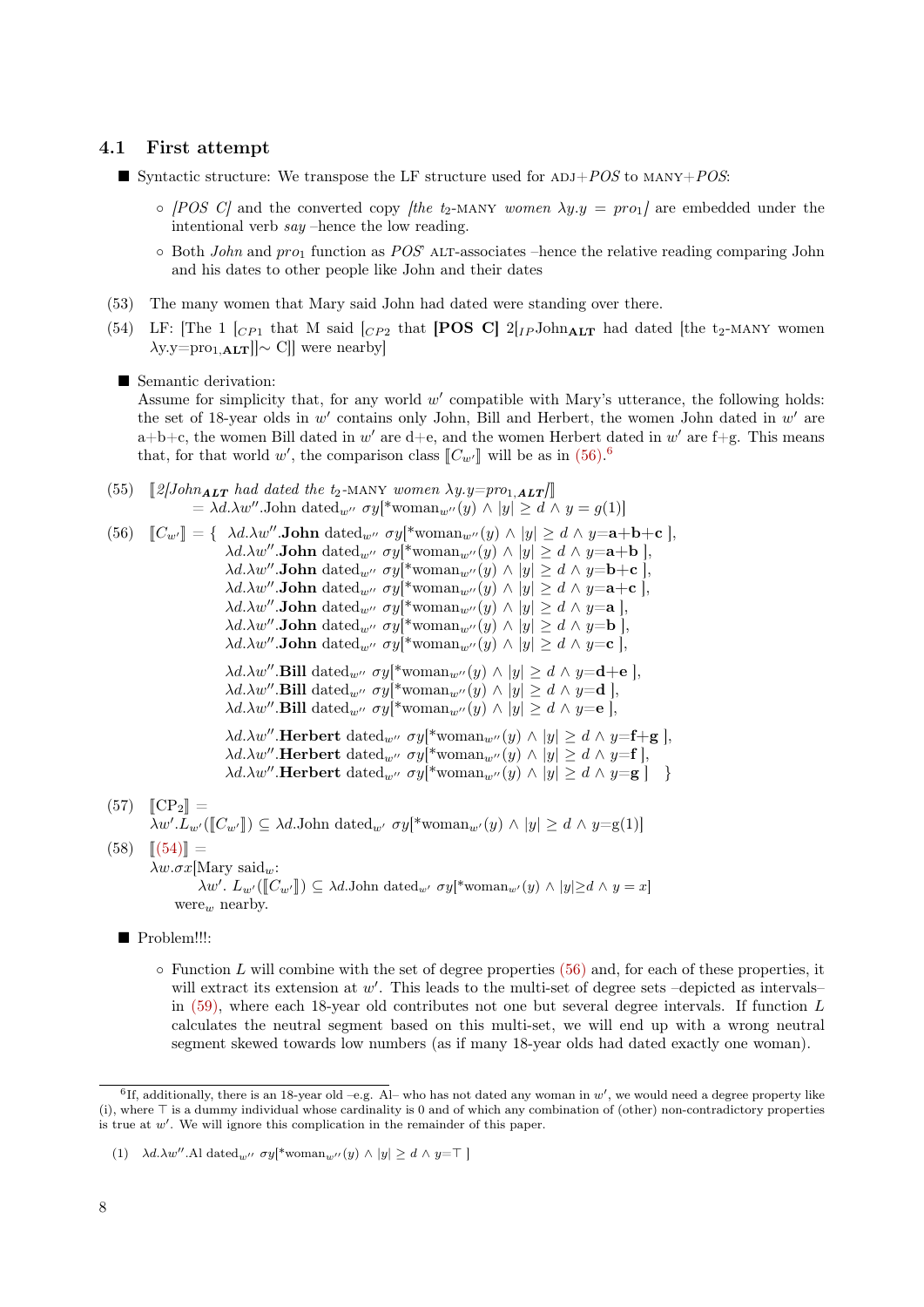◦ What we need is the multi-set [\(60\),](#page-8-1) where each 18-year old contributes exactly one interval, namely, their maximal interval:

<span id="page-8-1"></span><span id="page-8-0"></span>

|      | $(59) \{ [1,3], [1,2], [1,2], [1,2], [1], [1], [1],$<br>[1,2], [1], [1],<br>[1,2], [1], [1] | $\mapsto$ John's intervals<br>$\mapsto$ Bill's intervals<br>$\mapsto$ Herbert's intervals                      |
|------|---------------------------------------------------------------------------------------------|----------------------------------------------------------------------------------------------------------------|
| (60) | $\{ [1,3],$<br>[1,2],<br> 1.2                                                               | $\mapsto$ John's maximal interval<br>$\mapsto$ Bill's maximal interval<br>$\mapsto$ Herbert's maximal interval |

### 4.2 Second attempt, informally

- $\blacksquare$  Adding an exhaustivity operator *Exh*:
	- $\circ$  We just saw that, for each alternative x to John, we want as the alternative to pro<sub>1</sub> the maximal, exhaustive sum of women that x dated.
	- $\circ$  We propose to secure this maximality by adding the exhaustivity operator Exh in [\(61\)](#page-8-2) to the LF (cf. [Chierchia et al.](#page-11-19) [\(2012\)](#page-11-19)) and associating it with  $proj$  via F-marking (cf. [Nicolae](#page-11-20) [\(2013\)](#page-11-20)): [\(62\).](#page-8-3)
	- $\circ$  This means that we have nested ALT/F-marking on pro<sub>1</sub> in [\(62\).](#page-8-3)
- <span id="page-8-2"></span>(61)  $\llbracket Exth \rrbracket = \lambda C_{\leq st,t>} \cdot \lambda p_{\leq s,t>} \cdot \lambda w$ .  $p(w)=1 \wedge \forall q \in C$   $[q(w)=1 \rightarrow p \subseteq q]$
- <span id="page-8-3"></span>(62) LF: The 1  $_{[CP1]}$  that M said  $_{[CP2]}$  that **POS C**<sub>j,m</sub> 2 $_{[IP1]}$  **Exh D<sub>i</sub>**  $_{[IP2]}$  **John<sub>ALTj</sub>** dated the t<sub>2</sub>-MANY women  $\lambda y.y=[[\mathbf{pro}_1]_{\mathbf{ALTm}}]_{\mathbf{Fi}}] \sim D_i[\sim C_{j,m}]$  were nearby.
	- Example of nested foci from the literature and informal derivation [\(Rooth,](#page-11-21) [1992;](#page-11-21) [Wold,](#page-11-22) [1996\)](#page-11-22):
- (63) A: John once only drank WIne.
	- B: John also once only drank WAter.
- (64) LF:  $\left[_{\text{IP1}}\right]$  [Also C<sub>m</sub>] once  $\left[$  [only D<sub>i</sub>]  $\left[_{\text{IP2}}\right]$  John drank  $\left[\text{water}_{Fm}\right]_{\text{Fi}}$ ] ~  $\left[\text{Deo}\right]$  ~ C<sub>m</sub>]
- (65) a.  $[[D_i]] = \{ \lambda w'. \text{ John } \text{drank}_{w'} \text{ water}, \}$  $\lambda w'$ . John drank<sub>w'</sub> wine,  $\lambda w'$ . John drank<sub>w'</sub> beer, ... }
	- b.  $[[only D_i] IP_2] = \lambda w'$ . John drank<sub>w'</sub> water and nothing else
	- c.  $[[C_m]] = \{ \lambda w'.$  John once drank<sub>w'</sub> water and nothing else,  $\lambda w'$ . John once drank<sub>w'</sub> wine and nothing else,  $\lambda w'$ . John once drank<sub>w'</sub> beer and nothing else, ... }
	- d.  $[IP_1] =$  $\lambda w: \exists p \in C_m[p \neq [\lambda w']$ . John once drank<sub>w'</sub> water and nothing else] and  $p(w) = 1$ . John once  $\text{drank}_{w}$  water and nothing else

■ Parallel informal derivation of our example:

- (66) The many women that Mary said John had dated were standing over there.
- (67) LF: The 1  $_{[CP1]}$  that M said  $_{[CP2]}$  that **POS C**<sub>j,m</sub> 2 $_{[IP1]}$  **Exh D<sub>i</sub>**  $_{[IP2]}$  **John<sub>ALTj</sub>** dated the t<sub>2</sub>-MANY women  $\lambda$ y.y=[[pro<sub>1</sub>]<sub>ALTm</sub>]<sub>Fi</sub>  $\sim$ D<sub>i</sub>] $\sim$ C<sub>j,m</sub>]] were nearby.  $=$  [=\(62\)](#page-8-3)

(68) a.  $\llbracket D_i \rrbracket = \{ \lambda w''.\text{John dated}_{w''} \ \sigma y[^* \text{woman}_{w''}(y) \wedge |y| \geq g(2) \wedge y = a+b+c \},\$  $\lambda w''$ .John datedword  $\sigma y$ [\*woman<sub>w</sub>ord  $|y| \ge g(2) \wedge y = a+b$ ],  $\lambda w''.$ John datedw'  $\sigma y[*$ woman<sub>w'</sub> $(y) \wedge |y| \ge g(2) \wedge y=b+c$ ,  $\lambda w''.$ John datedw'  $\sigma y$ [\*woman<sub>w'</sub>(y)  $\land$   $|y| \ge g(2) \land y = a+c$ ],  $\lambda w''.$ John datedw'  $\sigma y$ [\*woman<sub>w'</sub>'(y)  $\wedge$  |y|  $\geq$  g(2)  $\wedge$  y=a],  $\lambda w''.$ John datedwordlands  $\lambda w''$ .John datedwordlands  $y|*\text{woman}_{w''}(y) \wedge |y| \ge g(2) \wedge y = b$ ,  $\lambda w''$ .John dated<sub>w'</sub>  $\sigma y$ [\*woman<sub>w'</sub> $(y) \wedge |y| \ge g(2) \wedge y = c$ ]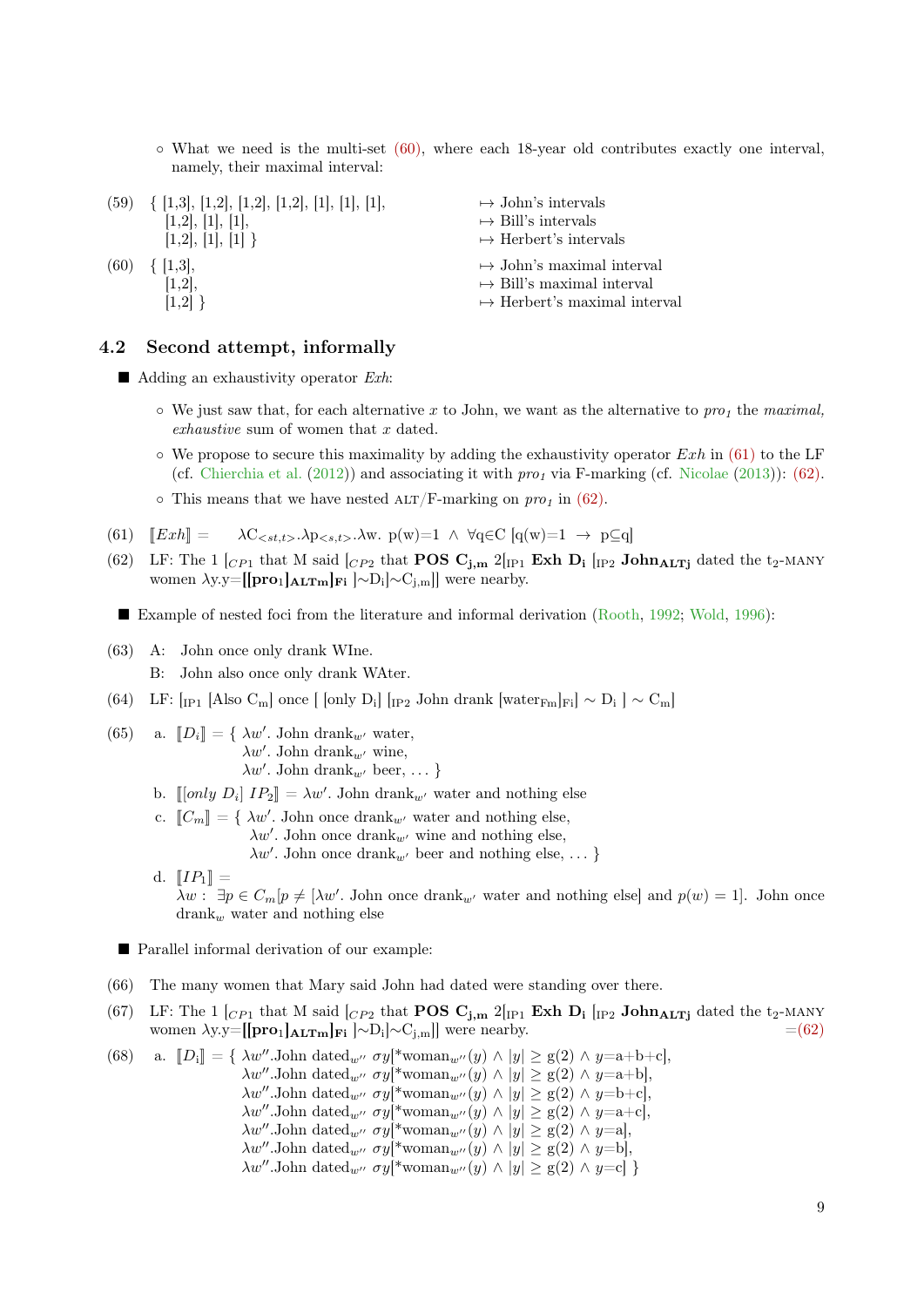- b.  $[2[Exh D_i] IP_2]$ <br> $= \frac{\lambda d}{\lambda w''}$  John  $= \lambda d.\lambda w''.$ John datedw $\sigma$   $\sigma y$ [\*woman<sub>w'</sub> $(y) \wedge |y| \ge d \wedge y = a+b+c$ ] and  $\forall p \in D_i \ [p(w'') = 1 \rightarrow$  $[\lambda w^{\prime\prime\prime}$ .John dated $w^{\prime\prime\prime} \sigma y^*$ woman $w^{\prime\prime\prime}(y) \wedge |y| \geq d \wedge y = a+b+c$ ]]  $\subseteq p$ ]  $= \lambda d.\lambda w''.$ John dated<sub>w</sub> $\sigma y$ [\*woman<sub>w</sub> $\sigma(y) \wedge |y| \geq d \wedge y = a+b+c$ ] and no other woman<sub>w</sub> c.  $[\![C_{m,j}]\!] = {\mathcal{A}d.\lambda w''.\text{John dated}_{w''} \sigma y[*woman_{w''}(y) \wedge |y| \geq d \wedge y=a+b+c]}$ and no other woman<sub>w''</sub>,  $\lambda d.\lambda w''.$ Bill datedw<br/>' $\sigma y[^* \text{woman}_{w''}(y) \wedge |y| \geq \text{d} \wedge y = \text{d} + \text{e} ]$  and no other woman<sub>w"</sub>,  $\lambda d.\lambda w''$ .Herbert datedw<sup>n</sup>  $\sigma y$ [\*woman<sub>w</sub>n(y)  $\land$  |y|  $\geq d \land y = f + g$ ] and no other woman<sub>w</sub> $\}$ 
	- d.  $[\![CP_2]\!] = \lambda w'.L_{w'}([\![C_{m,j}]\!]) \subseteq$ <br>  $\lambda d$  John dated  $\lambda d$  swith resumer  $\lambda d$ .John dated<sub>w'</sub>  $\sigma y$ [\*woman<sub>w'</sub>(y)  $\land$  |y|  $\geq$  d  $\land$  y=a+b+c] and no other woman<sub>w'</sub>
- For a formal compositional derivation using [Wold'](#page-11-22)s [\(1996\)](#page-11-22) framework for nested foci, see Appendix.
- To sum up section [§4:](#page-6-0)

Adjective-like uses / reconstructed readings of many have been derived using: i. LF structures motivated for reconstruction of N' heads of relative clauses in general and ii. an additional exhaustive operator  $Exh$  maximizing the value of  $pro_1$ .

## <span id="page-9-0"></span>5 Proposal on Japanese IHRCs

 $\blacksquare$  Back to Japanese IHRCs with [many N] (and [most N]):

<span id="page-9-1"></span>(69) Taro-wa [ [Yoko-ga Taro-Top [ [Yoko-Nom refrigerator-Loc many-NM (/ most) reezooko-ni ooku-no (/ hotondo-no) kukkii-o cookie-Acc put-Aux RC] irete-oita RC] -no ]-o paatii-ni motte-itta. -NM ]-Acc party-to brought  $=$  IHRC  $(5)((/2))$  $(5)((/2))$ 

'Taro brought to the party the cookies that Yoko had put in the refrigerator, which were many(/most of the) cookies.'

- $\Box$  On [\(69\)](#page-9-1) with internal head *ooku-no/hotondo-no kukkii-o* 'many/most cookies': Analysis exactly as in [§4,](#page-6-0) with:
	- i. adjectival version of ooku-no 'many' and hotondo-no 'most'
	- ii. lowest copy / internal head  $\sqrt{Op}$  many/most cookies<sub>1</sub> converted via [Fox'](#page-11-17)s [\(2000\)](#page-11-17) Trace Conversion: [the MANY cookies  $\lambda y.y = pro_1$ ]
	- iii. Exh associates with  $proj$  within converted copy / internal head
- $\blacksquare$  Back to Japanese IHRC with [which N]:
- <span id="page-9-2"></span>(70) Taro-wa [[ [Yoko-ga Taro-Top [[ [Yoko-Nom which-NM cat-Acc brought-along <sub>RC</sub>] -NM ]-Nom ran.away Q] dono neko-o turete-kita RC] -no ]-ga nigedasita ka] siritagatte-iru. want.to.know  $=$  IHRC  $(8)$

'Taro wonders which cat Yoko brought along and that the cat that Yoko brought along ran away.'  $\approx$  'Taro wonders for which x: the cat the Yoko brought along, which was x, ran away.'

 $\Box$  On [\(70\)](#page-9-2) with internal head *dono neko-o* 'which cat': Analysis as close as possible to that in [§4,](#page-6-0) with:

i. adjectival version of dono 'which':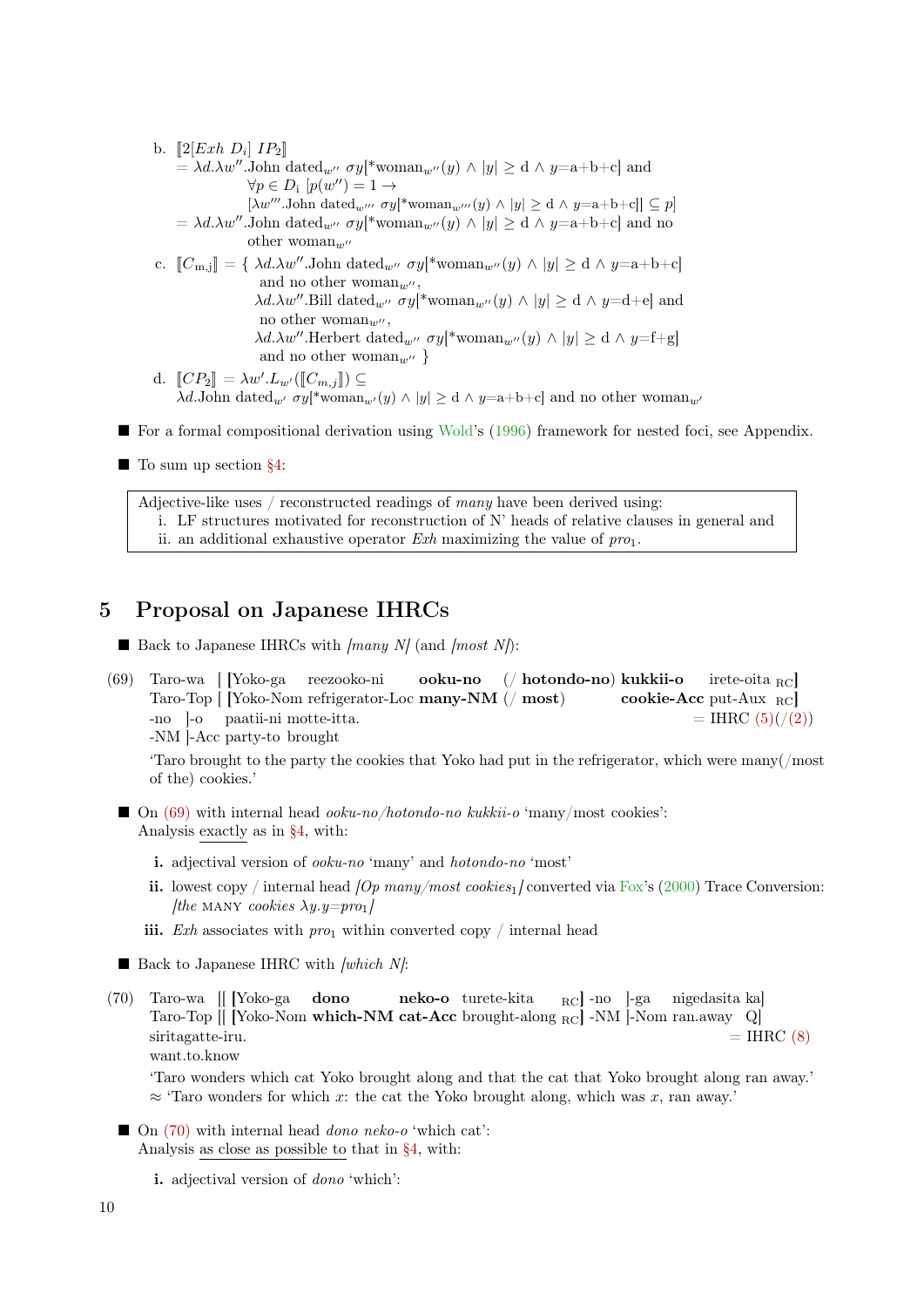- (71) which<sub>2</sub> unicorn  $\rightarrow \lambda y[P_2(y)(w) \wedge \text{unicorn}_w(y)]$   $\approx$ [\(37\)](#page-4-3) which<sub>2</sub> unicorn  $\rightarrow \lambda y[y=pro_2 \wedge \text{unicorn}_w(y)]$
- ii. lowest copy / internal head  $\langle Op \ which_2 \ cat_1 \rangle$  converted via [Fox'](#page-11-17)s [\(2000\)](#page-11-17) Trace Conversion:
- (72) [the which<sub>2</sub> cat  $\lambda y.y=pr_01$ ] [the  $\lambda y.y = pro_2$  cat  $\lambda y.y = pro_1$ ]
- iii. Need of Exh? If so, associating with what?
- $\blacksquare$  The analysis of [\(70\)](#page-9-2) will be presented in two steps:
	- First attempt, which will fail.
	- Second attempt adding an Exhaustivity operator.

### 5.1 First attempt

- The embedded interrogative at stake:
- (73) . . . [[ [Yoko-ga dono neko-o turete-kita RC - no - ]-ga - nigedasita ka ] ...
	- ... [[ [Yoko-Nom which-NM cat-Acc brought-along  $_{\rm RC}$ ] -NM ]-Nom ran.away Q] ...
	- 'For which x: the cat the Yoko brought along, which was x, ran away.'
	- $\rightarrow$  It implies that Yoko brought exactly one cat and that all the cats that Yoko brought (which are just one) ran away.
	- $\mapsto$  It asks what cat x that is.

Syntactic structure and semantic interpretation:

- (74) LF:  $[Q_2]$  The 1  $[CP$  Yoko brought [the which<sub>2</sub> cat  $\lambda y.y=pr_01$ ]] ran away]
- (75) {  $\lambda w.u$ [Yoko brought<sub>w</sub>  $\iota x[x=z \wedge \mathrm{cat}_w(x) \wedge x=u]$  ran-away<sub>w</sub> |  $z \in D_e$  }
	- Problem!!!:

No guarantee that Yoko brought exactly one cat, but just guarantee that Yoko brought exactly one cat that equals z –which is (far more) trivial.

### 5.2 Second attempt

- $\blacksquare$  Adding the exhaustivity operator Exh to the LF and associating it with...
	- $\circ$  F-marking on  $\text{pro}_2$  and
	- $\circ$  F-marking in which<sub>2</sub>

(76) LF:  $[ \ Q_2 ]$  The 1  $[ \ C_P \to \infty]$  C  $[ \Gamma_P \to \infty]$  row brought  $[ \text{the which} \ 2_F \text{cat } \lambda y.y = \text{pro}_1 \cdot \mathbf{F} ] \sim C ]$  ran away]

■ Semantic interpretation:

```
(77) \mathbb{C} \cdot \mathbb{C} = \{ \lambda w. Yoko brought<sub>w</sub> \iota x[x=z \wedge \iota x_w(x) \wedge x=u] \mid z,u \in D_e \}= \{ \lambda w. \text{Yoko brought}_{w} \mu x | x = \mathbf{a} \wedge \text{cat}_{w}(x) \wedge x = \mathbf{a} \},λw. Yoko brought<sub>w</sub> ιx[x=b ∧ cat<sub>w</sub>(x) ∧ x=b]
                          \lambdaw. Yoko brought<sub>w</sub> \iotax[x=c \wedge cat<sub>w</sub>(x) \wedge x=c],
                          \lambdaw. Yoko brought<sub>w</sub> \iotax[x=a \wedge cat<sub>w</sub>(x) \wedge x=b].
                          . . . }
(78) { \lambdaw. ιu[Yoko brought<sub>w</sub> ιx[x=z \wedge cat<sub>w</sub>(x) \wedge x=u] \wedge\forall p \in C [p(w)=1 \rightarrow\lambda w'. Yoko brought<sub>w'</sub> \iota x[x=z \wedge \mathrm{cat}_{w'}(x) \wedge x=u] \subseteq pl]
                       ran-away<sub>w</sub> | z \in D_e }
```
 $\blacksquare$  To sum up section  $\S5$ :

The correct reading of Japanese IHRCs containing many/most and which has been derived using: i. LF structures motivated for reconstruction of N' heads of relative clauses in general and ii. an additional exhaustive operator Exh maximizing the value of  $pro_1$  and which.